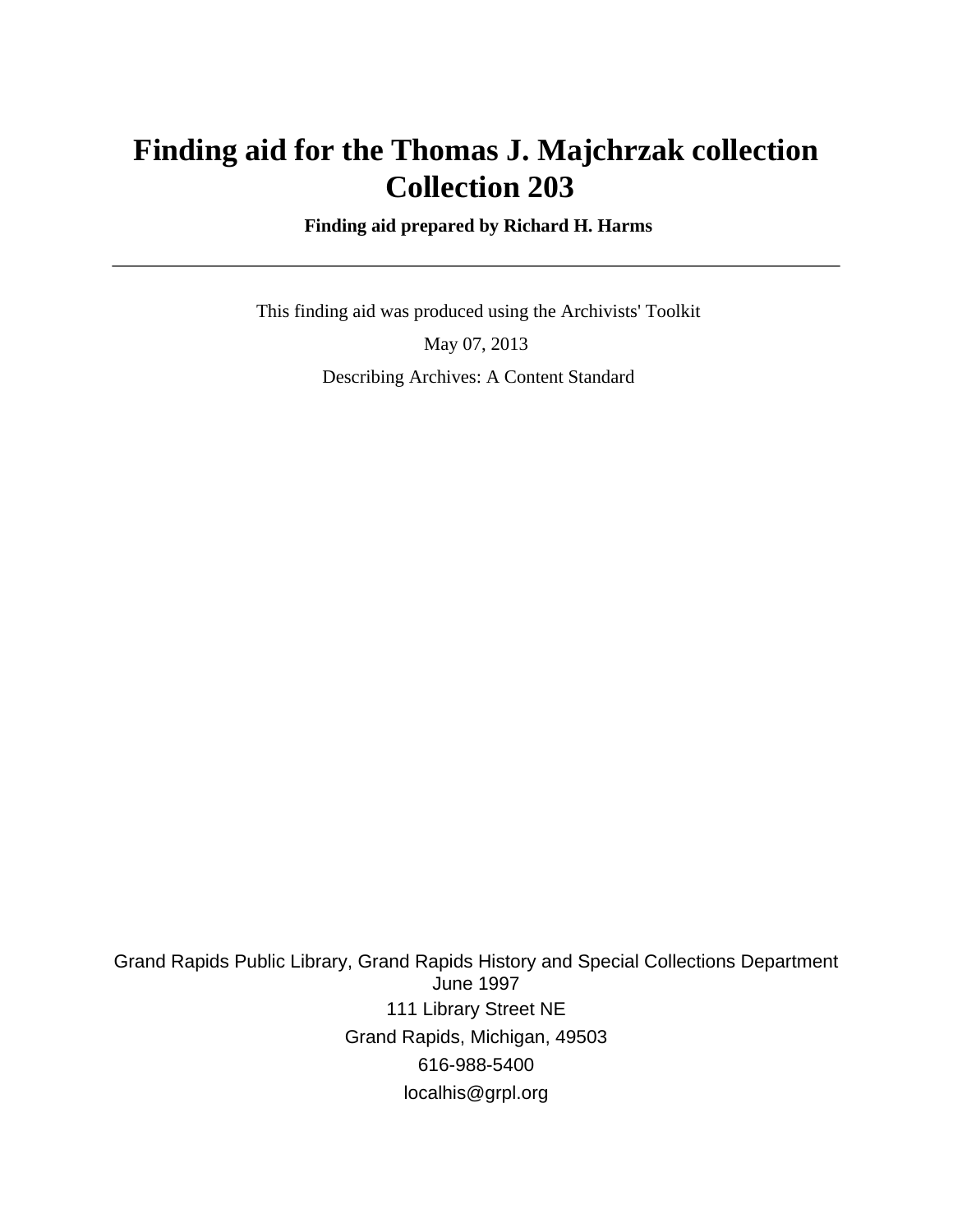# **Table of Contents**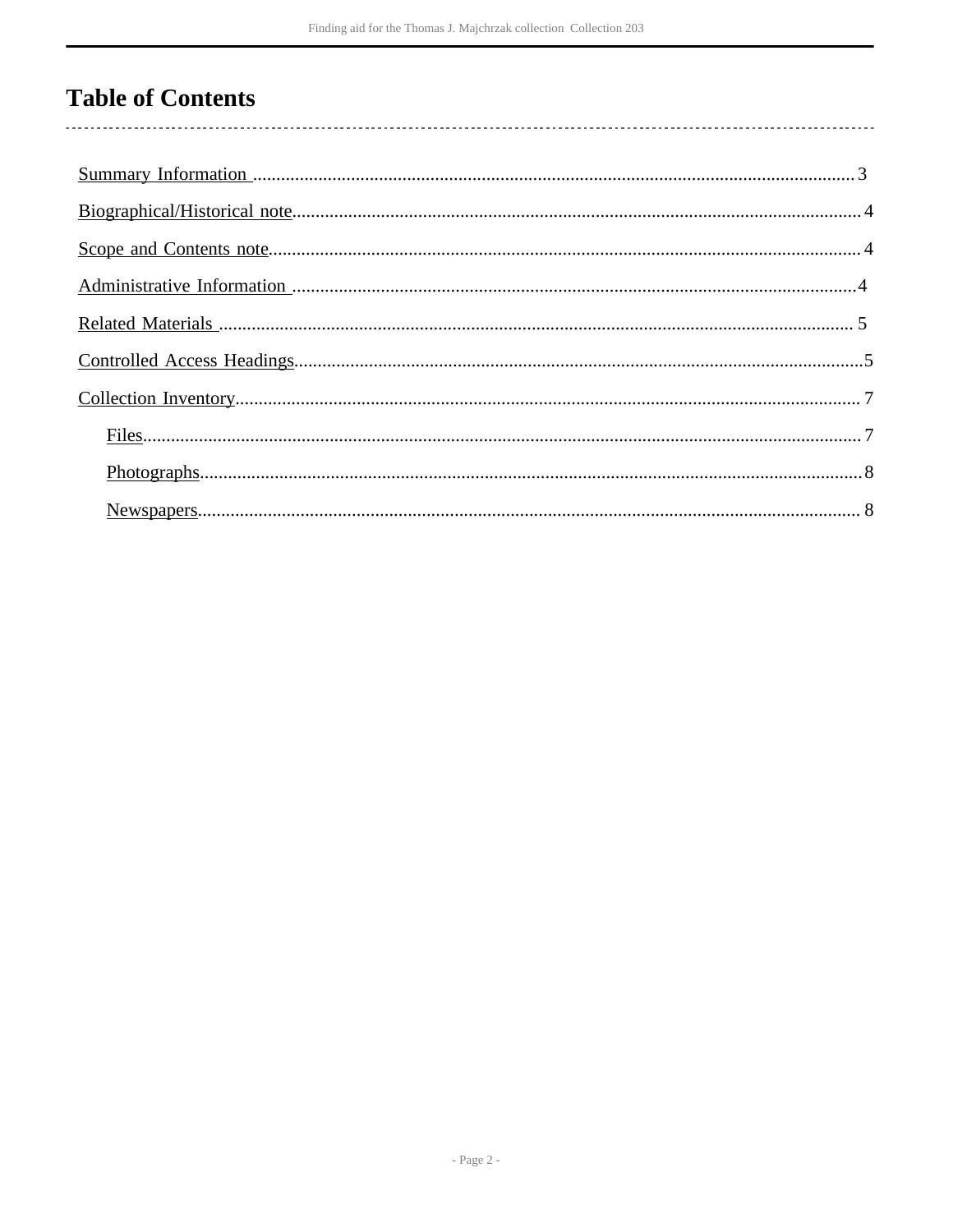## <span id="page-2-0"></span>**Summary Information**

..................................

| <b>Repository</b>          | Grand Rapids Public Library, Grand Rapids History and Special<br><b>Collections Department</b>                                                                                                                                                                                                                                                                                                                                                                                                                                                                                                                                                |
|----------------------------|-----------------------------------------------------------------------------------------------------------------------------------------------------------------------------------------------------------------------------------------------------------------------------------------------------------------------------------------------------------------------------------------------------------------------------------------------------------------------------------------------------------------------------------------------------------------------------------------------------------------------------------------------|
| <b>Creator - Collector</b> | Majchrzak, Thomas J, 1889-1981                                                                                                                                                                                                                                                                                                                                                                                                                                                                                                                                                                                                                |
| <b>Title</b>               | Thomas J. Majchrzak collection                                                                                                                                                                                                                                                                                                                                                                                                                                                                                                                                                                                                                |
| Date [inclusive]           | 1929-1940                                                                                                                                                                                                                                                                                                                                                                                                                                                                                                                                                                                                                                     |
| <b>Extent</b>              | 1.7 Linear feet Two boxes                                                                                                                                                                                                                                                                                                                                                                                                                                                                                                                                                                                                                     |
| Language                   | English                                                                                                                                                                                                                                                                                                                                                                                                                                                                                                                                                                                                                                       |
| <b>Abstract</b>            | Thomas J. Majchrzak (1889-1981) ran the Grand Rapids Social Center<br>from 1930 to 1933. The center was a city department that provided<br>shelter and food to unemployed, single men during the onset of the Great<br>Depression. The collection includes correspondence, photographs and<br>issues of Our Gang, a newspaper published by and for people receiving<br>various forms of welfare during the Depression. The manuscript material<br>includes information on Majchrzak's injury received while working<br>and on his appointment from the police chief as a special officer whose<br>authority was limited to the Social Center. |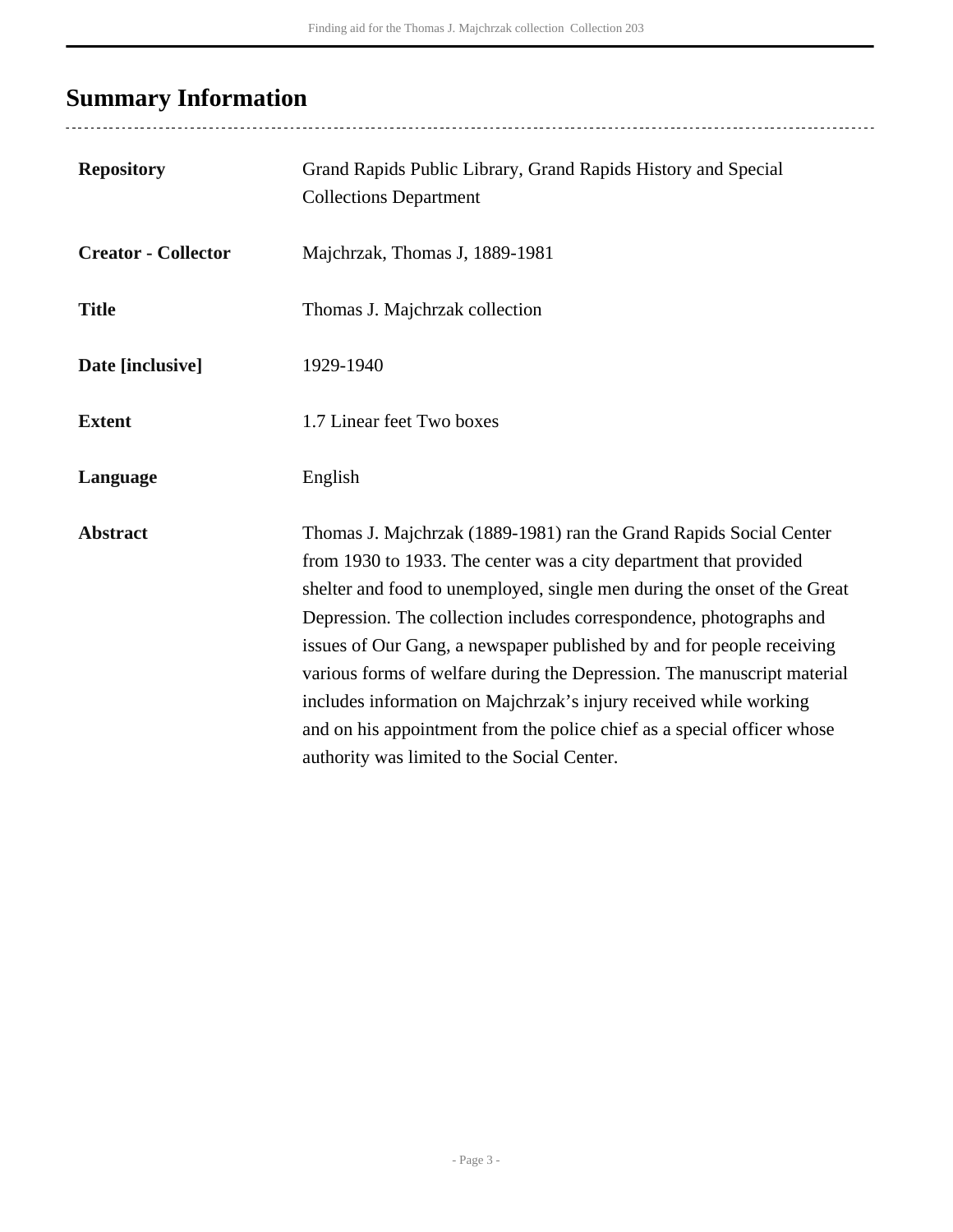## <span id="page-3-0"></span>**Biographical/Historical note**

Thomas Joseph Majchrzak (1889-1981), the son of Anthony Majchrzak and Pietronella Sarvok, attended Grand Rapids grade schools and (Boys) Catholic Central High School. Thomas worked for his father as a builder until Anthony died in the mid 1920s, and continued in the trade until 1930, when he was hired by the Grand Rapids Welfare Department. For the city he took charge of the Social Center, a program that provided shelter and meals to single, unemployed men. In exchange for the aid, these men were expected to work three four-hour shifts per week on tasks assigned by the city. Under Majchrzak's charge the men collected gifts at Christmas time for distribution to children, cut firewood, helped can food, delivered groceries, repaired clothing and other items.

City officials also used these men to post campaign bills and collect money for political campaigns. The Social Center and other programs were under the control of City Manager George W. Welsh, already a controversial local figure. Criticism of Welsh and his management of these programs, coupled with a lack of funds, caused the program to end during 1933.

Majchrzak returned to the building trades. Just before the United States entered into World War II, he was hired by the Army to make repairs at Fort Custer, near Battle Creek, Michigan. Later he did the same type of work in Galveston, Texas. After briefly returning to Grand Rapids in 1941, the family moved to Detroit, where Majchrzak worked as a builder, later for Detroit Diesel, and still later heading the Redford Township Building Department.

Majchrzak married Elizabeth Ziolkowski (1894-1991) on August 19, 1915. They had four children: Maria Elizabeth Munger, Thomas Joseph Majchrzak, Eugene S. Majchrzak, and Rose Virginia Alger.

### <span id="page-3-1"></span>**Scope and Contents note**

Contains photographs that detail the Grand Rapids Social Center. Also included are several issues of Our Gang, a tongue-in-cheek but informative newspaper published by and for people receiving various forms of welfare in Grand Rapids during the Great Depression. The manuscript material includes correspondence, information on Majchrzak's injury received while working and appointments from the police chief as a special officer whose authority was limited to the Social Center.

### <span id="page-3-2"></span>**Administrative Information**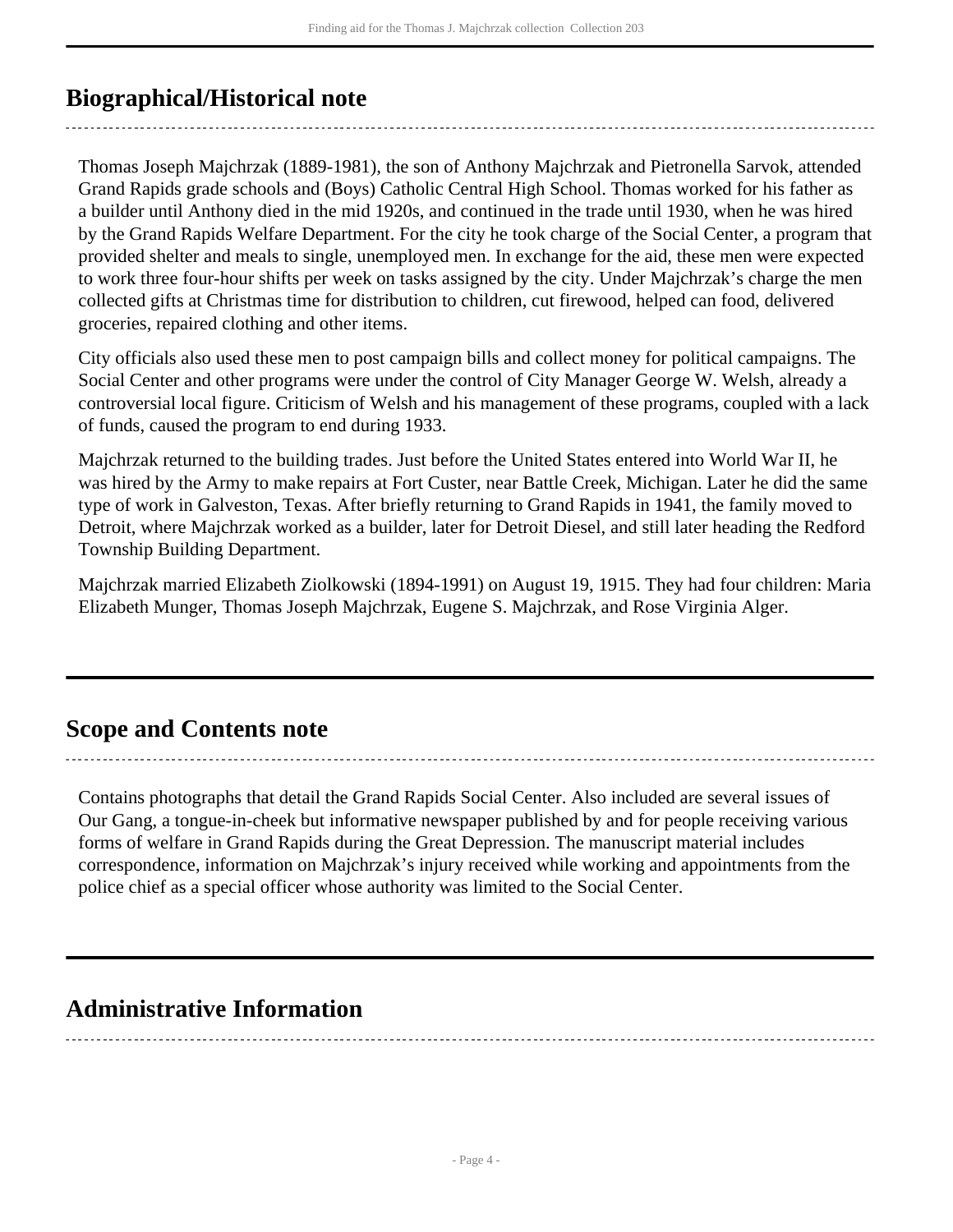#### **Publication Information**

Grand Rapids Public Library, Grand Rapids History and Special Collections Department June 1997

#### **Immediate Source of Acquisition note**

Cindy P. Phelps, 1993; Maria E. Munger, 1995. Accession numbers 1993.008, 1995.008.

## <span id="page-4-0"></span>**Related Materials**

#### **Related Archival Materials note**

Collection 067, Grand Rapids City Welfare Department. Scrip Labor Collection.

### <span id="page-4-1"></span>**Controlled Access Headings**

#### **Corporate Name(s)**

• Grand Rapids. Social Center.

#### **Geographic Name(s)**

• Grand Rapids (Mich.) -- History

#### **Personal Name(s)**

• Majchrzak, Thomas J, 1889-1981

#### **Subject(s)**

• Depressions - 1929 -- Michigan -- Grand Rapids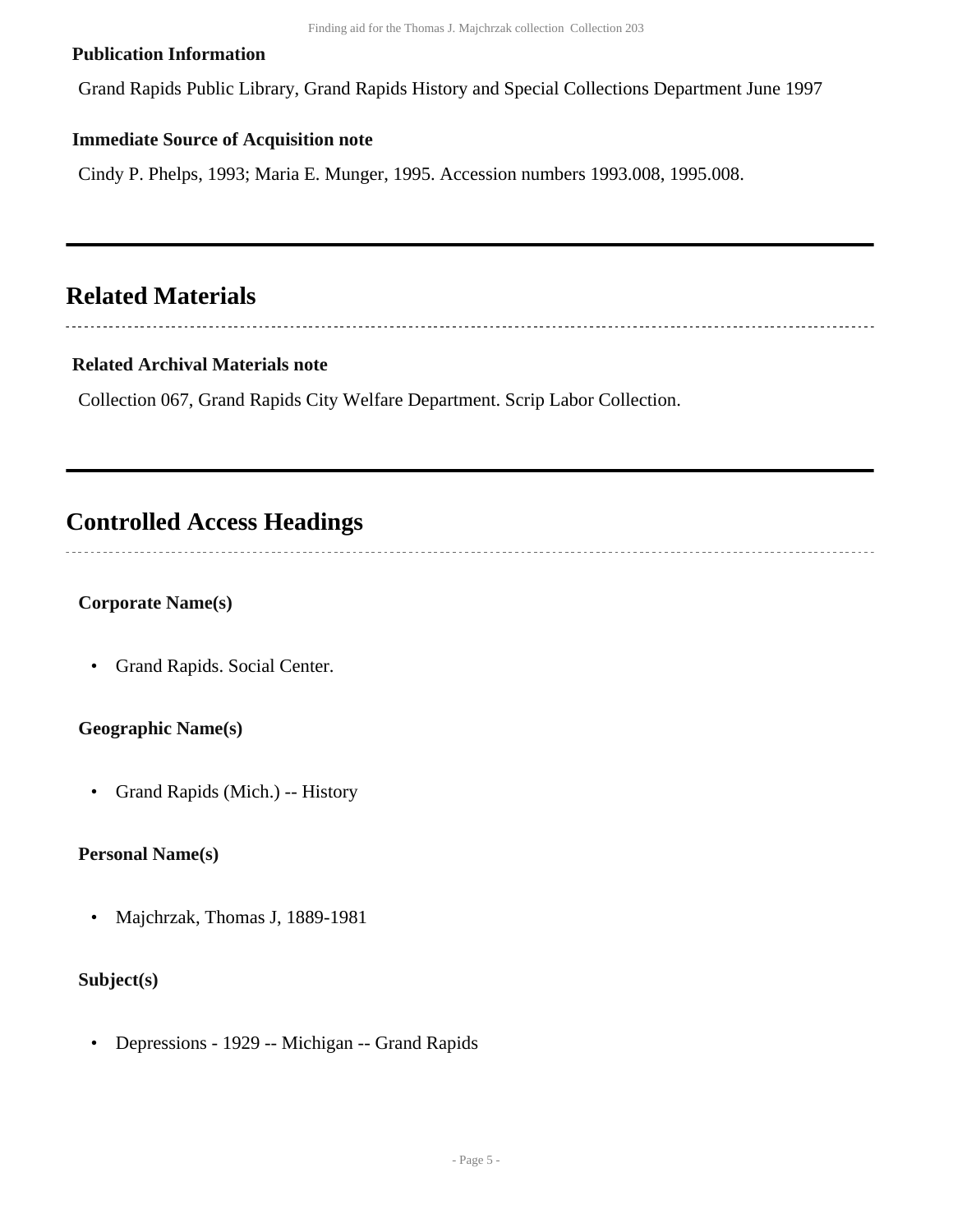• Public welfare -- Michigan -- Grand Rapids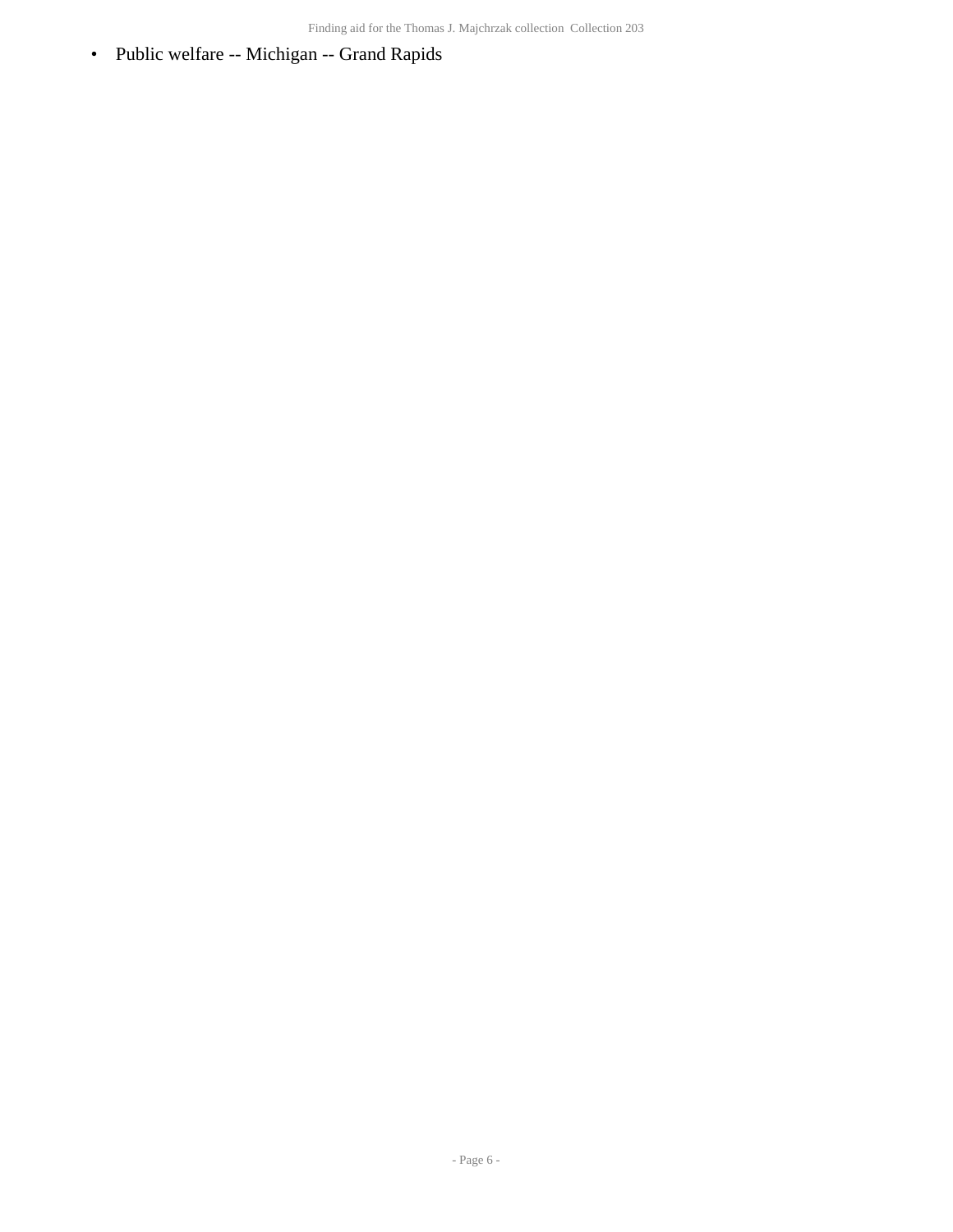## <span id="page-6-0"></span>**Collection Inventory**

<span id="page-6-1"></span> **Series I Files 1929-1940, n.d.** 

|                                                                                                                                                           | <b>Box</b>   | <b>Folder</b>  |
|-----------------------------------------------------------------------------------------------------------------------------------------------------------|--------------|----------------|
| Collection bottle locations, n.d.                                                                                                                         | $\mathbf{1}$ | $\mathbf{1}$   |
| Correspondence 1932                                                                                                                                       | $\mathbf{1}$ | $\overline{2}$ |
| Duysen letter c.1932                                                                                                                                      | $\mathbf{1}$ | 3              |
| Social Center rosters 1932, c.1933                                                                                                                        | $\mathbf{1}$ | $\overline{4}$ |
| Injury (on-the-job) 1933                                                                                                                                  | $\mathbf{1}$ | 5              |
| <b>WPA 1940</b>                                                                                                                                           | $\mathbf{1}$ | 6              |
| <b>Barbers Trade Rules 1929</b>                                                                                                                           | $\mathbf{1}$ | $\overline{7}$ |
| Notary Public Appointment 1932                                                                                                                            | $\mathbf{1}$ | 8              |
| Special Police Appointments 1930, 1933                                                                                                                    | $\mathbf{1}$ | 9              |
| Booklets: 'Relief Expenditures,' 'Home Productio of Food Supply,'<br>'Temporary Shelters for Homeless,' 'Emergency Work,' 'Meals for<br>Homeless' 1931-33 | $\mathbf{1}$ | 10             |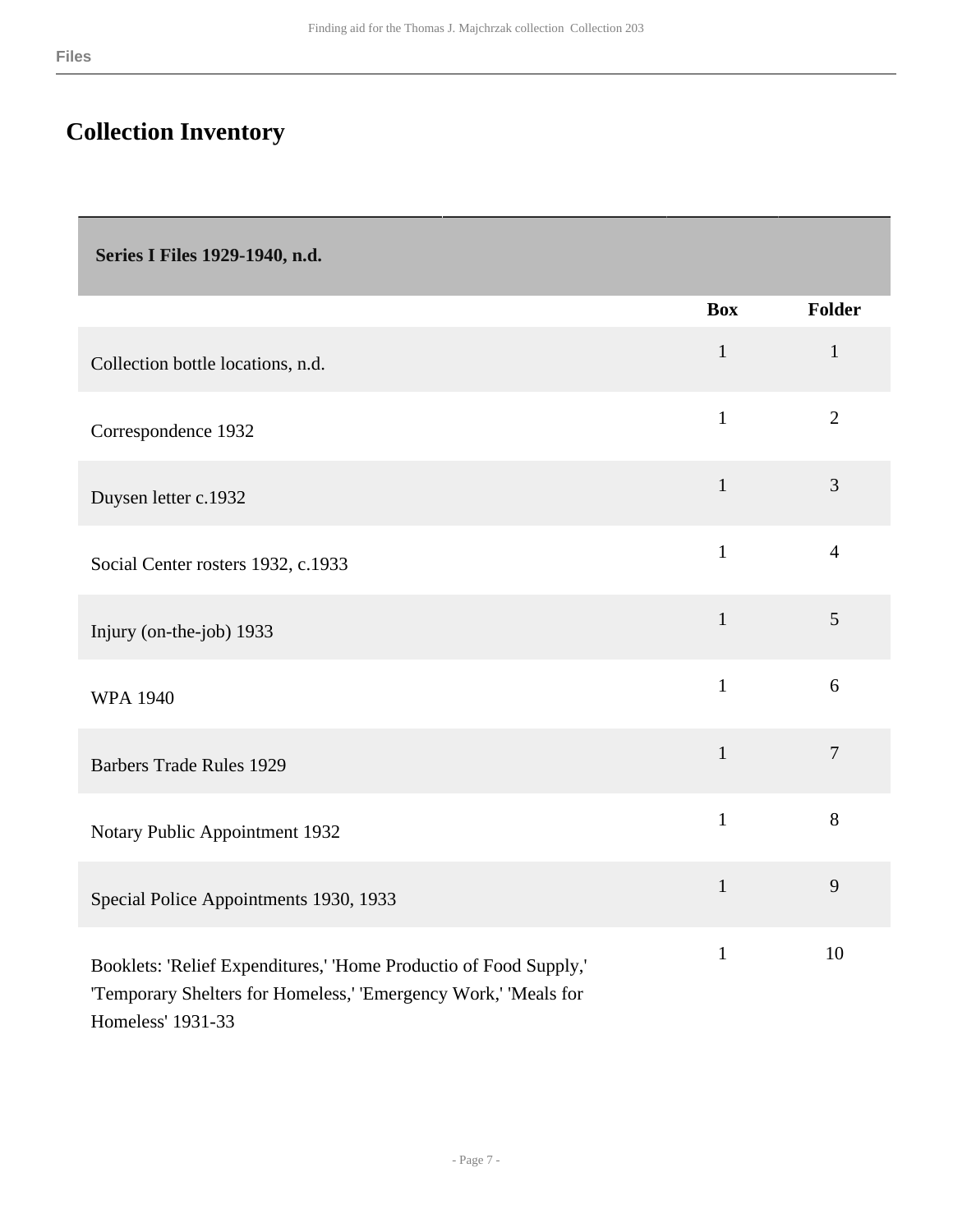### <span id="page-7-0"></span> **Series II Photographs 1931-1932**

<span id="page-7-1"></span>

|                                                   | <b>Box</b>     | Folder        |
|---------------------------------------------------|----------------|---------------|
| City Social Center building 1931                  | $\mathbf{1}$   | 11            |
| City Store - inventory c.1931                     | $\mathbf{1}$   | 12            |
| City Store - shops c.1931                         | $\mathbf{1}$   | 13            |
| Dug Out (217 Huron, NW, bar) c.1927               | $\mathbf{1}$   | 14            |
| "For an Empty Stocking Campaign" 1931             | $\mathbf{1}$   | 15            |
| Majchrzak, Thomas J., Welsh, George W. c.1931     | $\mathbf{1}$   | 16            |
| Scrip workers on roof of interurban building 1932 | $\mathbf{1}$   | 17            |
| <b>Series III Newspapers 1931-1937</b>            |                |               |
|                                                   | <b>Box</b>     | <b>Folder</b> |
| Our Gang 1931                                     | $\overline{2}$ | $\mathbf{1}$  |
| Our Gang 1932                                     | $\overline{2}$ | $2 - 10$      |
| Our Gang 1933                                     | $\overline{2}$ | $11 - 14$     |
| Our Gang 1934                                     | $\overline{2}$ | $15-17$       |